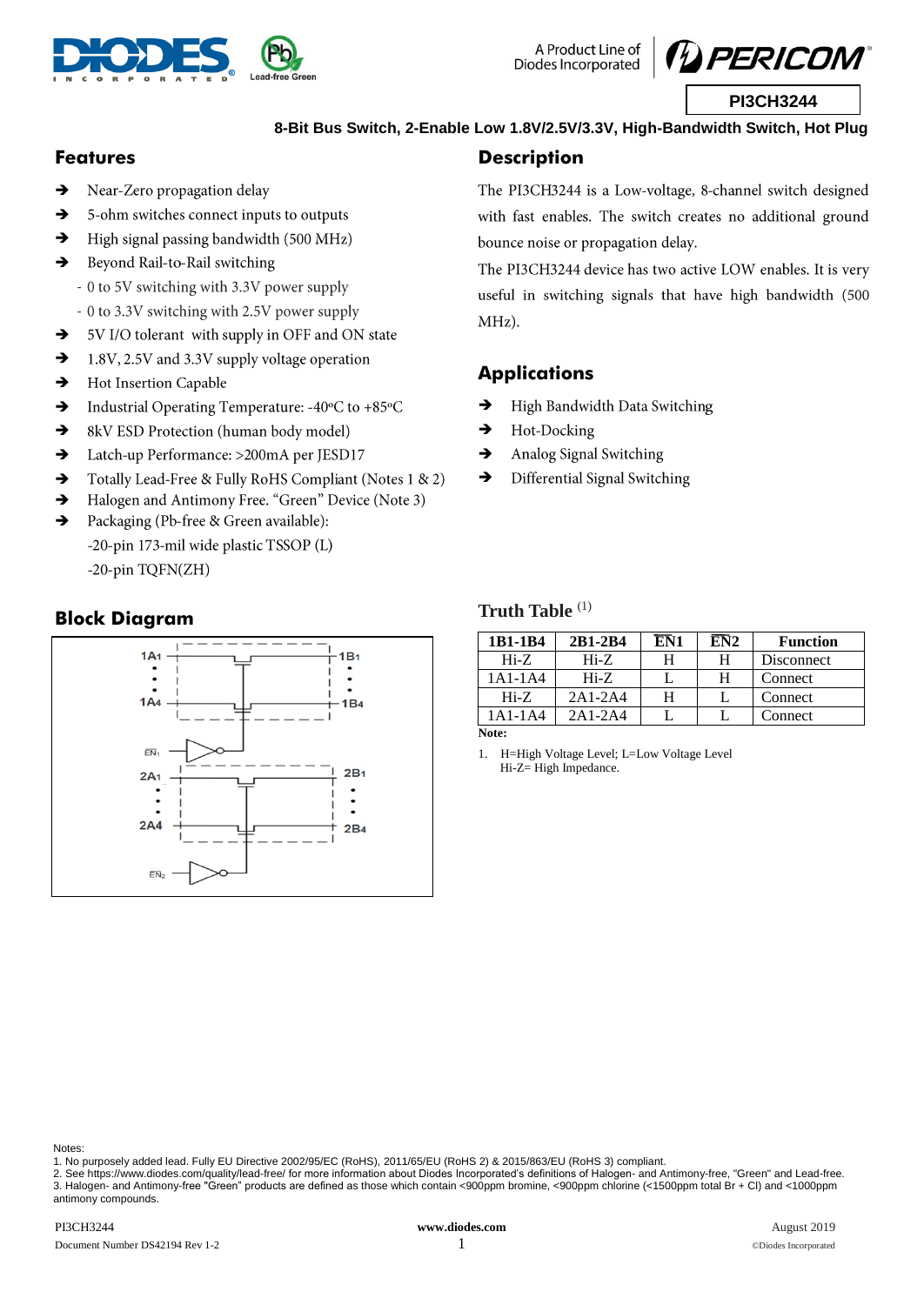



# **Pin Configuration**

|                    |                                               | δg                                              |                        |
|--------------------|-----------------------------------------------|-------------------------------------------------|------------------------|
| $EN_1$             | Vcc<br>20                                     | 扂                                               |                        |
| 1A1                | 19 $E$ $\overline{E}$ $N_2$<br>$\overline{2}$ | 20                                              |                        |
| $2B4$ $3$          | 18 <sup>[1B1]</sup>                           | <b>1A1</b><br>19<br>2B4<br>18                   | EN <sub>2</sub><br>1B1 |
| $1A2$ 4            | 2A4<br>17 <sup>1</sup>                        | 1A2<br>17<br>4                                  | 2A4                    |
| $2B_3$             | 16 <sup>[1B2]</sup><br>5                      | 2B3<br>16<br>5                                  | 1B <sub>2</sub>        |
| $1A3$ <sup>6</sup> | $15$ 2A <sub>3</sub>                          | 1A3<br>$15$   2A3<br>6<br>2B <sub>2</sub><br>14 | 1B3                    |
| $2B_2$             | $14$   $1B3$                                  | <b>1A4</b><br>13 2A2<br>8                       |                        |
| $1A4$ $8$          | $13$ 2A <sub>2</sub>                          | 2B1<br>12<br>9                                  | 1B4                    |
| 2B <sub>1</sub>    | 12<br>1B <sub>4</sub><br>9                    | 10<br>11                                        |                        |
| GND                | 10<br>$11$ 2A <sub>1</sub>                    | <b>GND</b><br>2A1                               |                        |
|                    | <b>TSSOP</b>                                  | <b>TQFN</b>                                     |                        |

# **Pin Description**

| Pin No         | <b>Pin Name</b>  | <b>Description</b> |
|----------------|------------------|--------------------|
| 1, 19          | $\overline{EN}x$ | Switch Enable      |
| 2, 4, 6, 8     | 1A1-1A4          | A Ports            |
| 3, 5, 7, 9     | 2B1-2B4          | <b>B</b> Ports     |
| 10             | <b>GND</b>       | Ground             |
| 12, 14, 16, 18 | $1B4-1B1$        | <b>B</b> Ports     |
| 13, 15, 17, 19 | $2A4-2A1$        | A Ports            |
| 20             | $V_{CC}$         | Power              |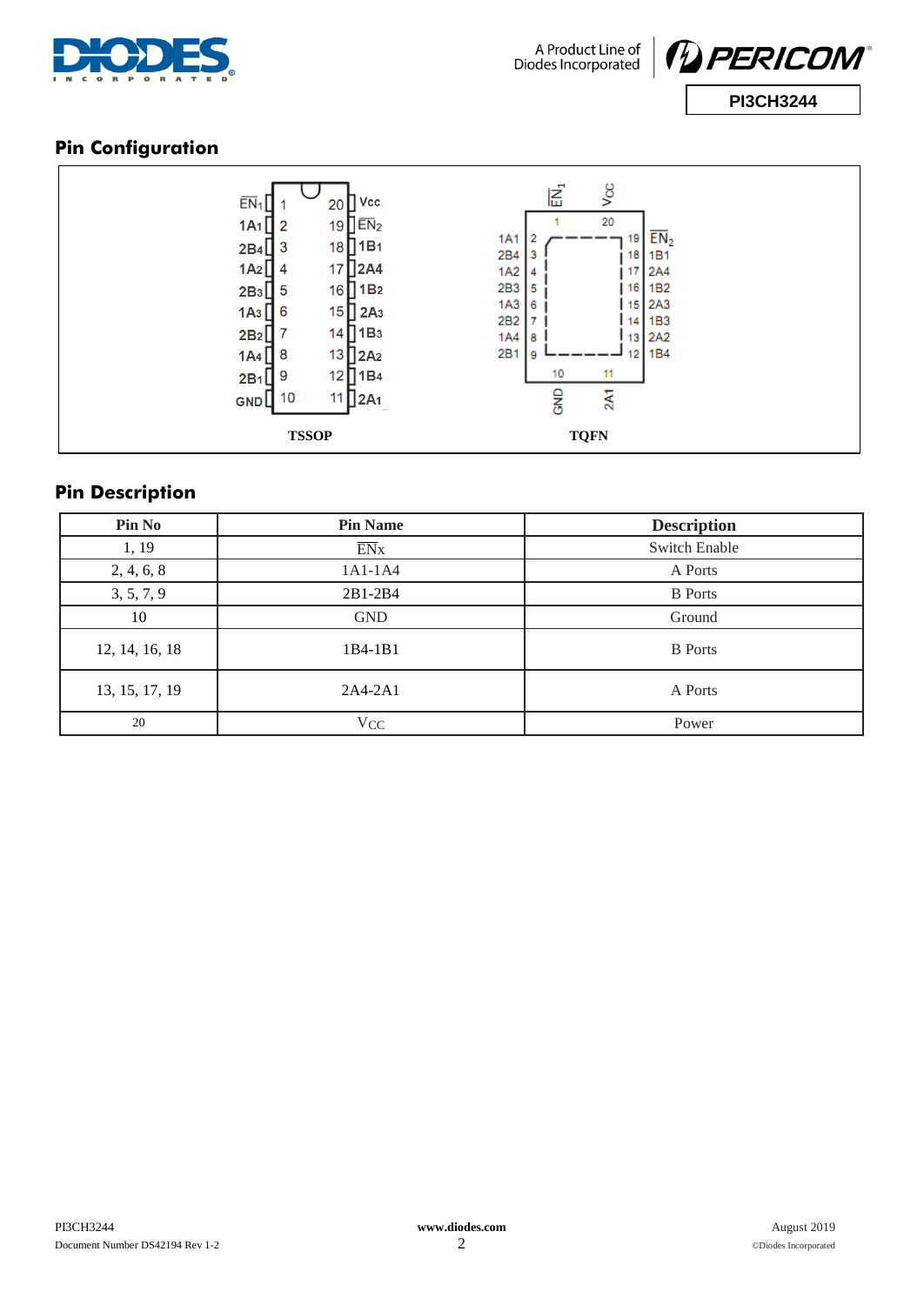

**Note:**



## **Maximum Ratings**

Stresses greater than those listed under MAXIMUM RATINGS may cause permanent damage to the device. This is a stress rating only and functional operation of the device at these or any other conditions above those indicated in the operational sections of this specification is not implied. Exposure to absolute maximum rating conditions for extended periods may affect reliability.

### **DC Electrical Characteristics**

3.3V supply (Over operating range,  $T_A = -40 \sim +85 \degree C$ ,  $V_{CC} = 3.3V \pm 10\%$ , unless otherwise noted)

| <b>Symbol</b>    | <b>Description</b>                  | <b>Test Conditions</b> <sup>(1)</sup>                                           | Min    | $\text{Typ}^{(2)}$ | <b>Max</b> | Unit |
|------------------|-------------------------------------|---------------------------------------------------------------------------------|--------|--------------------|------------|------|
| $V_{IH}$         | Control Input HIGH Voltage          | Guaranteed Logic HIGH Level                                                     | 2.0    |                    |            | V    |
| $V_{IL}$         | Control Input LOW Voltage           | Guaranteed Logic LOW Level                                                      | $-0.5$ |                    | 0.8        | V    |
| $V_{IK}$         | Clamp Diode Voltage                 | $V_{CC}$ = Min., $I_{IN}$ = -18mA                                               |        | $-1.3$             | $-1.8$     | V    |
| $I_{\rm IH}$     | <b>Input HIGH Current</b>           | $V_{CC}$ = Max., $V_{IN}$ = $V_{CC}$                                            |        |                    | $\pm 1$    | μA   |
| $I_{IL}$         | <b>Input Low Current</b>            | $V_{CC}$ = Max., $V_{IN}$ = GND                                                 |        |                    | $\pm 1$    | μA   |
| I <sub>OZH</sub> | High-Impedance Current              | $0 \leq A, B \leq V_{CC}$                                                       |        |                    | $\pm 1$    | μA   |
|                  | Switch On-Resistance <sup>(3)</sup> | $V_{CC}$ = Min., $V_{IN}$ = 0.0V<br>$I_{ON} = -48 \text{mA}$ or $-64 \text{mA}$ |        | $\overline{4}$     | 6          | Ω    |
| $R_{ON}$         |                                     | $V_{CC} = Min., V_{IN} = 3.6V$<br>$I_{ON} = -15mA$                              |        | 5                  | 8          |      |

**Notes:**

1. For Max. or Min. conditions, use appropriate value specified under Electrical Characteristics for the applicable device type.

2. Typical values are at  $V_{CC} = 3.3V$ ,  $TA = 25^{\circ}C$  ambient and maximum loading.

3. Measured by the voltage drop between A and B pin at indicated current through the switch. ON resistance is determined by the lower of the voltages on the two  $(A, B)$  pins.

| <b>Symbol</b>    | <b>Description</b>                  | Test Conditions <sup>(1)</sup>                       | Min                      | $\text{Typ}^{(2)}$ | <b>Max</b>    | Unit    |
|------------------|-------------------------------------|------------------------------------------------------|--------------------------|--------------------|---------------|---------|
| $V_{III}$        | Control Input HIGH Voltage          | Guaranteed Logic HIGH Level                          | 1.8                      |                    | $V_{CC}$ +0.3 | V       |
| $V_{IL}$         | Control Input LOW Voltage           | Guaranteed Logic LOW Level                           | $-0.3$                   |                    | 0.8           | V       |
| $V_{IK}$         | Clamp Diode Voltage                 | $V_{CC}$ = Max., $I_{IN}$ = -6mA                     |                          | $-0.7$             | $-1.8$        | V       |
| $I_{IH}$         | <b>Input HIGH Current</b>           | $V_{CC}$ = Max., $V_{IN}$ = $V_{CC}$                 |                          |                    | $\pm 1$       | $\mu A$ |
| $I_{IL}$         | <b>Input Low Current</b>            | $V_{CC}$ = Max., $V_{IN}$ = GND                      | $\sim$                   |                    | $\pm 1$       | μA      |
| I <sub>OZH</sub> | High-Impedance Current              | $0 \leq A$ , B $\leq$ V <sub>CC</sub>                | $\overline{\phantom{a}}$ |                    | $\pm 1$       | μA      |
| $R_{ON}$         | Switch On-Resistance <sup>(3)</sup> | $V_{CC}$ = Min., $V_{IN}$ = 0.0V<br>$I_{ON} = -48mA$ |                          | $\overline{4}$     | 8             | Ω       |
|                  |                                     | $V_{CC} = Min., V_{IN} = 2.25V$<br>$I_{ON} = -15mA$  |                          | 7                  | 14            |         |

### 2.5V supply (Over operating range,  $T_A = -40 \approx +85 \text{°C}$ ,  $V_{CC} = 2.5V \pm 10\%$ , unless otherwise noted)

**Notes:**

1. For Max. or Min. conditions, use appropriate value specified under Electrical Characteristics for the applicable device type.

2. Typical values are at  $V_{CC} = 2.5V$ ,  $T_A = 25^{\circ}C$  ambient and maximum loading.

3. Measured by the voltage drop between A and B pin at indicated current through the switch. ON resistance is determined by the lower of the voltages on the two (A, B) pins.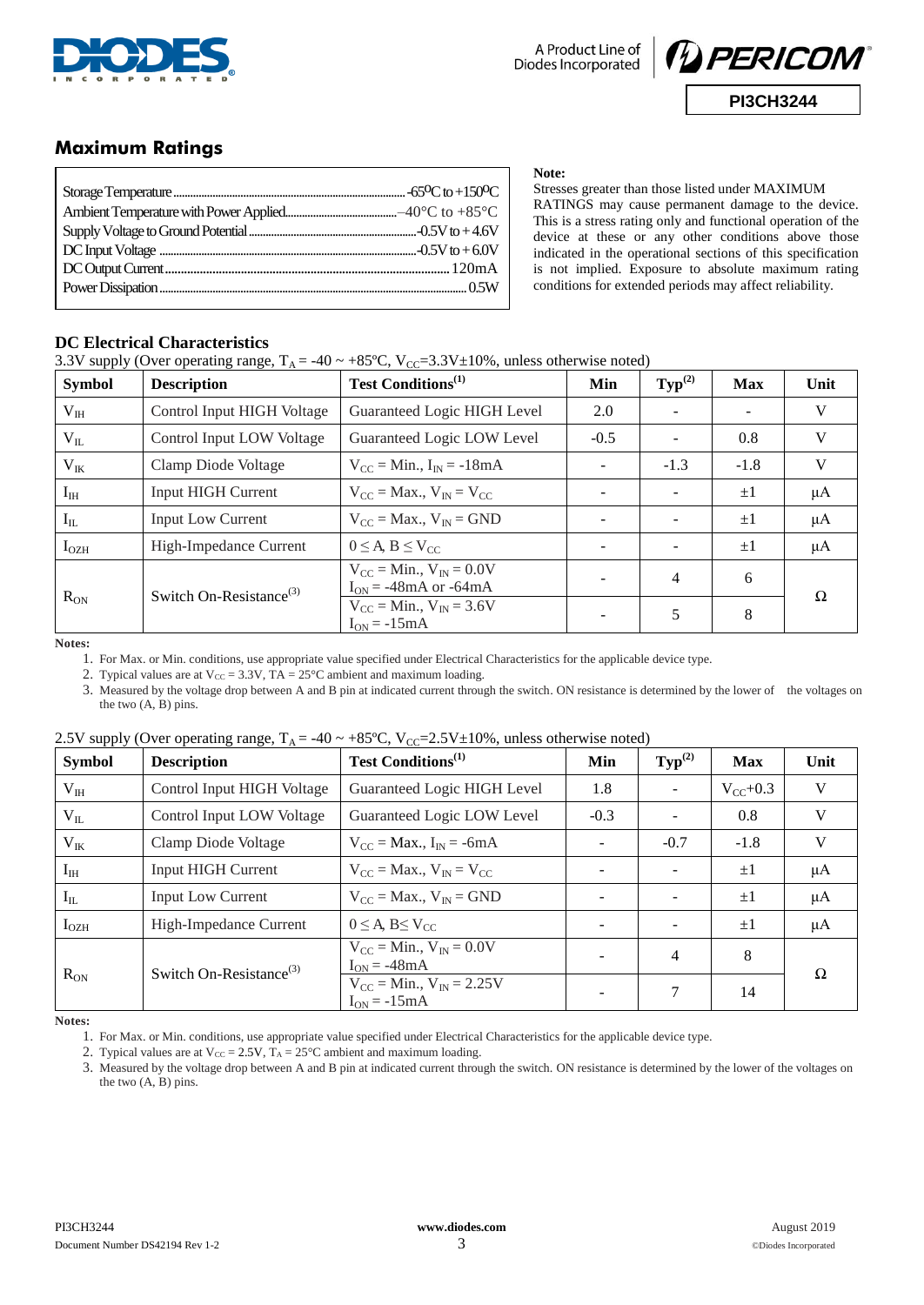

A Product Line of Diodes Incorporated



| <b>Symbol</b> | <b>Description</b>                  | <b>Test Conditions</b> <sup>(1)</sup>                | Min    | $\text{Typ}^{(2)}$ | <b>Max</b>    | Unit |
|---------------|-------------------------------------|------------------------------------------------------|--------|--------------------|---------------|------|
| $V_{III}$     | Control Input HIGH Voltage          | Guaranteed Logic HIGH Level                          | 1.2    |                    | $V_{CC}$ +0.3 | V    |
| $V_{IL}$      | Control Input LOW Voltage           | Guaranteed Logic LOW Level                           | $-0.3$ |                    | 0.6           | V    |
| $V_{IK}$      | Clamp Diode Voltage                 | $V_{CC} = Min., I_{IN} = -18mA$                      |        | $-0.7$             | $-1.8$        | V    |
| $I_{\rm IH}$  | <b>Input HIGH Current</b>           | $V_{CC}$ = Max., $V_{IN}$ = $V_{CC}$                 |        |                    | $\pm 1$       | μA   |
| $I_{IL}$      | Input Low Current                   | $V_{CC} = Max., V_{IN} = GND$                        |        |                    | $\pm 1$       | μA   |
| $I_{OZH}$     | High-Impedance Current              | $0 \leq A, B \leq V_{CC}$                            | -      |                    | $\pm 1$       | μA   |
|               | Switch On-Resistance <sup>(3)</sup> | $V_{CC}$ = Min., $V_{IN}$ = 0.0V<br>$I_{ON} = -48mA$ |        | $\overline{4}$     | 8             | Ω    |
| $R_{ON}$      |                                     | $V_{CC}$ = Min., $V_{IN}$ = 1.6V<br>$I_{ON} = -15mA$ |        | 10                 | 25            |      |

### 1.8V supply (Over operating range,  $T_A = -40 \approx +85$ °C,  $V_{CC} = 1.8V \pm 10\%$ , unless otherwise noted)

**Notes:**

1. For Max. or Min. conditions, use appropriate value specified under Electrical Characteristics for the applicable device type.

2. Typical values are at  $V_{CC} = 1.8V$ , TA = 25°C ambient and maximum loading.

3. Measured by the voltage drop between A and B pin at indicated current through the switch. ON resistance is determined by the lower of the voltages on the two (A, B) pins.

### **Capacitance**  $(T_A = 25 \text{°C}, f=1 \text{MHz})$

| Symbol <sup>(1)</sup>       | <b>Description</b>          | <b>Test Conditions</b> | $\text{Typ}^{(2)}$ | Unit |
|-----------------------------|-----------------------------|------------------------|--------------------|------|
| $C_{IN}$                    | <b>Input Capacitance</b>    |                        | 2.0                |      |
| $\mathsf{C}_{\mathrm{OFF}}$ | A/B Capacitance, Switch Off | $V_{IN} = 0V$          | 3.5                | pF   |
| $\mathsf{c}_{\mathtt{ON}}$  | A/B Capacitance, Switch On  |                        | 7.0                |      |

**Note**:

1. These parameters are determined by device characterization but are not production tested

### **Power Supply Characteristics**

| <b>Symbol</b> | <b>Description</b>             | Test Conditions <sup>(1)</sup>               | Min | $Tvp^{(2)}$ | <b>Max</b> | Unit |
|---------------|--------------------------------|----------------------------------------------|-----|-------------|------------|------|
| $_{\rm LCC}$  | Quiescent Power Supply Current | $V_{CC}$ = 3.6V, $V_{IN}$ = GND or<br>$\sim$ |     | 0.2         | 0.2        | mA   |

**Note**:

1. For Max. or Min. conditions, use appropriate value specified under Electrical Characteristics for the applicable device.

2. Typical values are at +25°C ambient.

## **Dynamic Electrical Characteristics**

(Over Operating Range,  $T_A = -40 \sim +85 \degree C$ ,  $V_{CC} = 3.3 \degree V \pm 10 \degree o$ )

| <b>Symbol</b>           | <b>Description</b> | <b>Test Conditions</b> | Min | Typ   | <b>Max</b> | Unit       |
|-------------------------|--------------------|------------------------|-----|-------|------------|------------|
| $\Lambda_{\text{TALK}}$ | Crosstalk          | 10MHz                  | -   | $-60$ | -          | dB         |
| $O_{IRR}$               | Off-Isolation      | 10MHz                  | -   | -60   | -          |            |
| <b>BW</b>               | -3dB Bandwidth     | See test Diagram       |     | 500   | -          | <b>MHz</b> |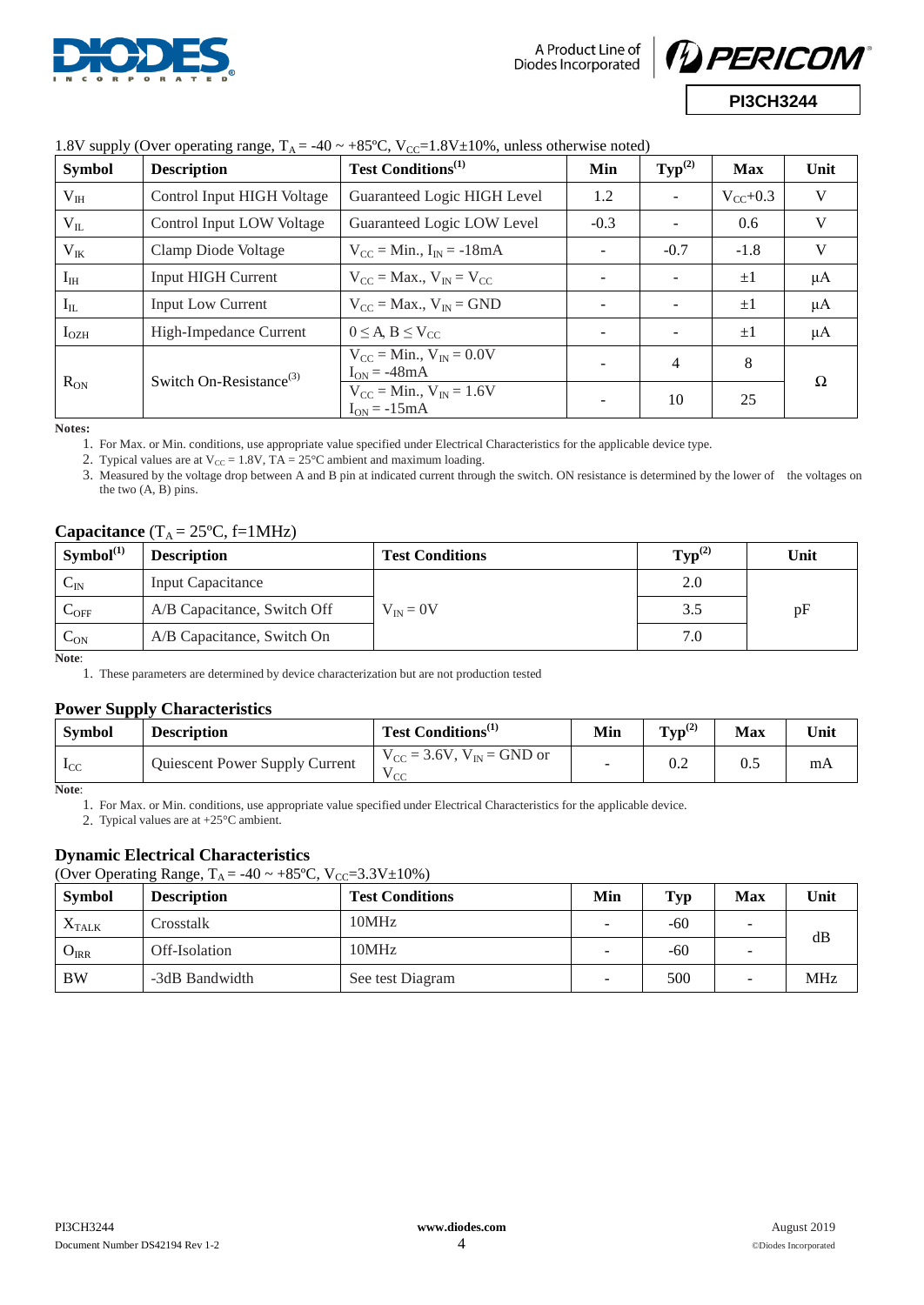



#### **Switch Characteristics** Over 3.3V Operating Range

| <b>Symbol</b>                       | <b>Description</b>                                               | <b>Test Conditions</b> <sup>(1)</sup> | Min | Typ | Max | Unit |
|-------------------------------------|------------------------------------------------------------------|---------------------------------------|-----|-----|-----|------|
| $t_{\rm PLH}$ , $t_{\rm PHL}$       | Propagation Delay <sup>(2, 3)</sup> Ax to Bx, Bx to Ax           | See test Diagram                      |     | -   | 0.3 |      |
| $t_{\text{PZH}}$ , $t_{\text{PZL}}$ | Enable Time EN <sub>x</sub> to A <sub>x</sub> or B <sub>x</sub>  | See test Diagram                      | 1.5 |     | 9.0 | ns   |
| $t_{\rm PHZ}$ , $t_{\rm PLZ}$       | Disable Time EN <sub>x</sub> to A <sub>x</sub> or B <sub>x</sub> | See test Diagram                      | 1.5 | -   | 9.0 |      |

**Note**:

1. See test circuit and waveforms.

2. This parameter is guaranteed but not tested on Propagation Delays.

3. The switch contributes no propagation delay other than the RC delay of the On-Resistance of the switch and the load capacitance. The time constant for the switch alone is of the order of 0.30ns for 10pF load. Since this time constant is much smaller than the rise/fall times of typical driving signals, it adds very little propagation delay to the system. Propagation delay of the switch when used in a system is determined by the driving circuit on the driving side of the switch and its interaction with the load on the driven side.

#### Over 2.5V Operating Range

| <b>Symbol</b>                       | <b>Description</b>                                               | Test Conditions <sup>(1)</sup> | Min | Typ    | <b>Max</b> | Unit |
|-------------------------------------|------------------------------------------------------------------|--------------------------------|-----|--------|------------|------|
| $t_{\text{PLH}}$ , $t_{\text{PHL}}$ | Propagation Delay <sup>(2, 3)</sup> Ax to Bx, Bx to Ax           | See test Diagram               |     | -      | 0.3        |      |
| $t_{\text{PZH}}$ , $t_{\text{PZL}}$ | Enable Time EN <sub>x</sub> to A <sub>x</sub> or B <sub>x</sub>  | See test Diagram               | 1.5 | $\sim$ | 15.0       | ns   |
| $t_{\rm PHZ}$ , $t_{\rm PLZ}$       | Disable Time EN <sub>x</sub> to A <sub>x</sub> or B <sub>x</sub> | See test Diagram               | 1.5 | -      | 12.0       |      |

**Note:** 

1. See test circuit and waveforms.

2. This parameter is guaranteed but not tested on Propagation Delays.

3. The switch contributes no propagation delay other than the RC delay of the On-Resistance of the switch and the load capacitance. The time constant for the switch alone is of the order of 0.30ns for 10pF load. Since this time constant is much smaller than the rise/fall times of typical driving signals, it adds very little propagation delay to the system. Propagation delay of the switch when used in a system is determined by the driving circuit on the driving side of the switch and its interaction with the load on the driven side.

#### Over 1.8V Operating Range

| <b>Symbol</b>                       | <b>Description</b>                                               | Test Conditions <sup>(1)</sup> | Min | Typ | <b>Max</b> | Unit |
|-------------------------------------|------------------------------------------------------------------|--------------------------------|-----|-----|------------|------|
| $t_{\text{PLH}}$ , $t_{\text{PHL}}$ | Propagation Delay <sup>(2, 3)</sup> Ax to Bx, Bx to Ax           | See test Diagram               |     | -   | 0.3        |      |
| $t_{\text{PZH}}$ , $t_{\text{PZL}}$ | Enable Time EN <sub>x</sub> to A <sub>x</sub> or B <sub>x</sub>  | See test Diagram               | 1.5 |     | 25.0       | ns   |
| $t_{\text{PHZ}}$ , $t_{\text{PLZ}}$ | Disable Time EN <sub>x</sub> to A <sub>x</sub> or B <sub>x</sub> | See test Diagram               | 1.5 | -   | 12.0       |      |

**Note:** 

1. See test circuit and waveforms.

2. This parameter is guaranteed but not tested on Propagation Delays.

3. The switch contributes no propagation delay other than the RC delay of the On-Resistance of the switch and the load capacitance. The time constant for the switch alone is of the order of 0.30ns for 10pF load. Since this time constant is much smaller than the rise/fall times of typical driving signals, it adds very little propagation delay to the system. Propagation delay of the switch when used in a system is determined by the driving circuit on the driving side of the switch and its interaction with the load on the driven side.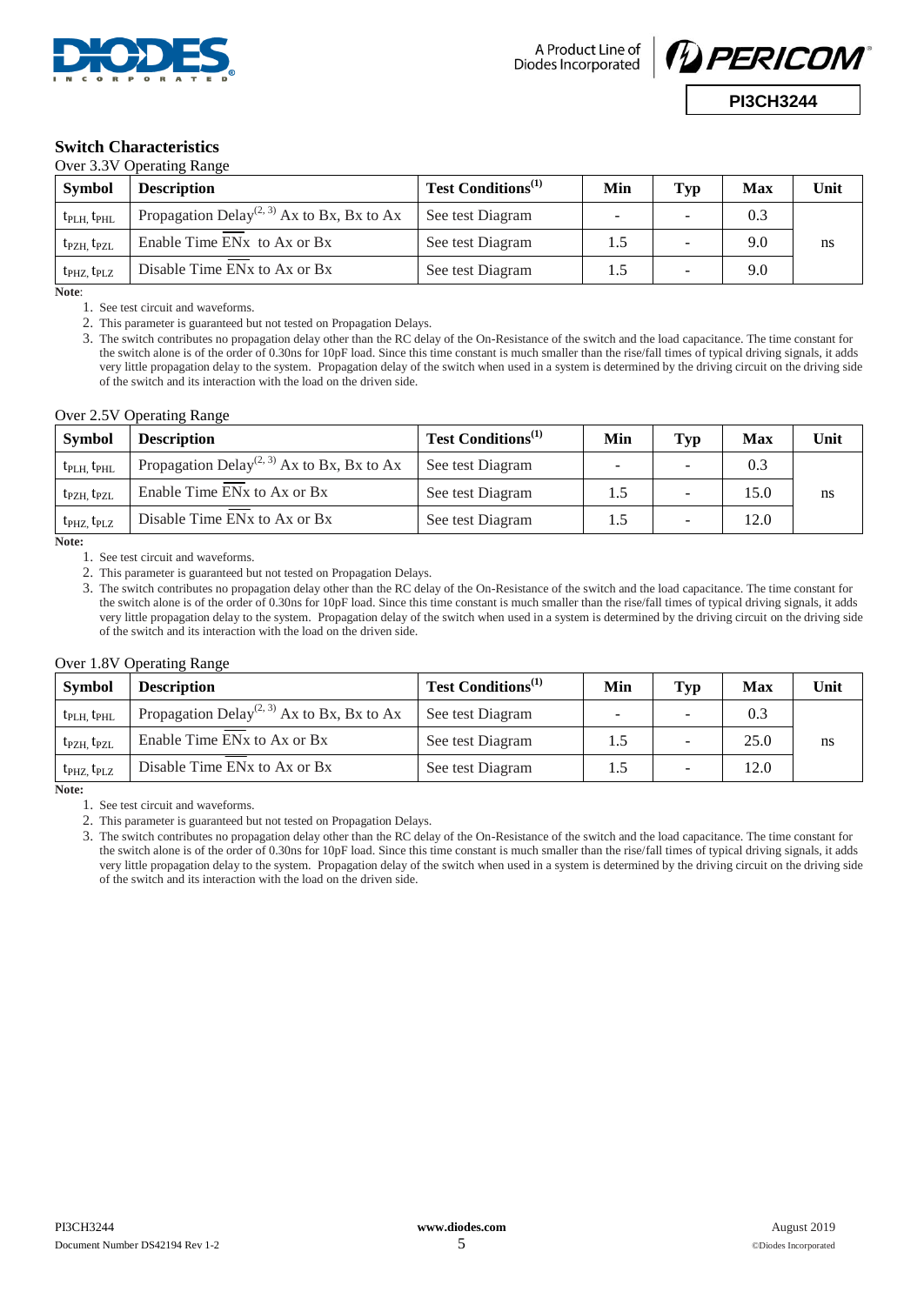



## **Test Circuit for Electrical Characteristics**



#### **Notes:**

1.CL = Load capacitance: includes jig and probe capacitance.

2.RT = Termination resistance: should be equal to ZOUT of the Pulse Generator

3.All input impulses are supplied by generators having the following characteristics: PRR  $\leq$  10 MHz, ZO = 50-ohm, tR  $\leq$  2.5ns, tF  $\leq$  2.5ns.

4.The outputs are measured one at a time with one transition per measurement.

### **Switch Positions**

| <b>Test</b>                         | <b>Switch</b> |
|-------------------------------------|---------------|
| tp <sub>LZ</sub> , tp <sub>ZL</sub> | 6.0V          |
| t <sub>PHZ</sub> , t <sub>PZH</sub> | <b>GND</b>    |
| Prop Delay                          | Open          |

## **Test Circuit for Dynamic Electrical Characteristics**

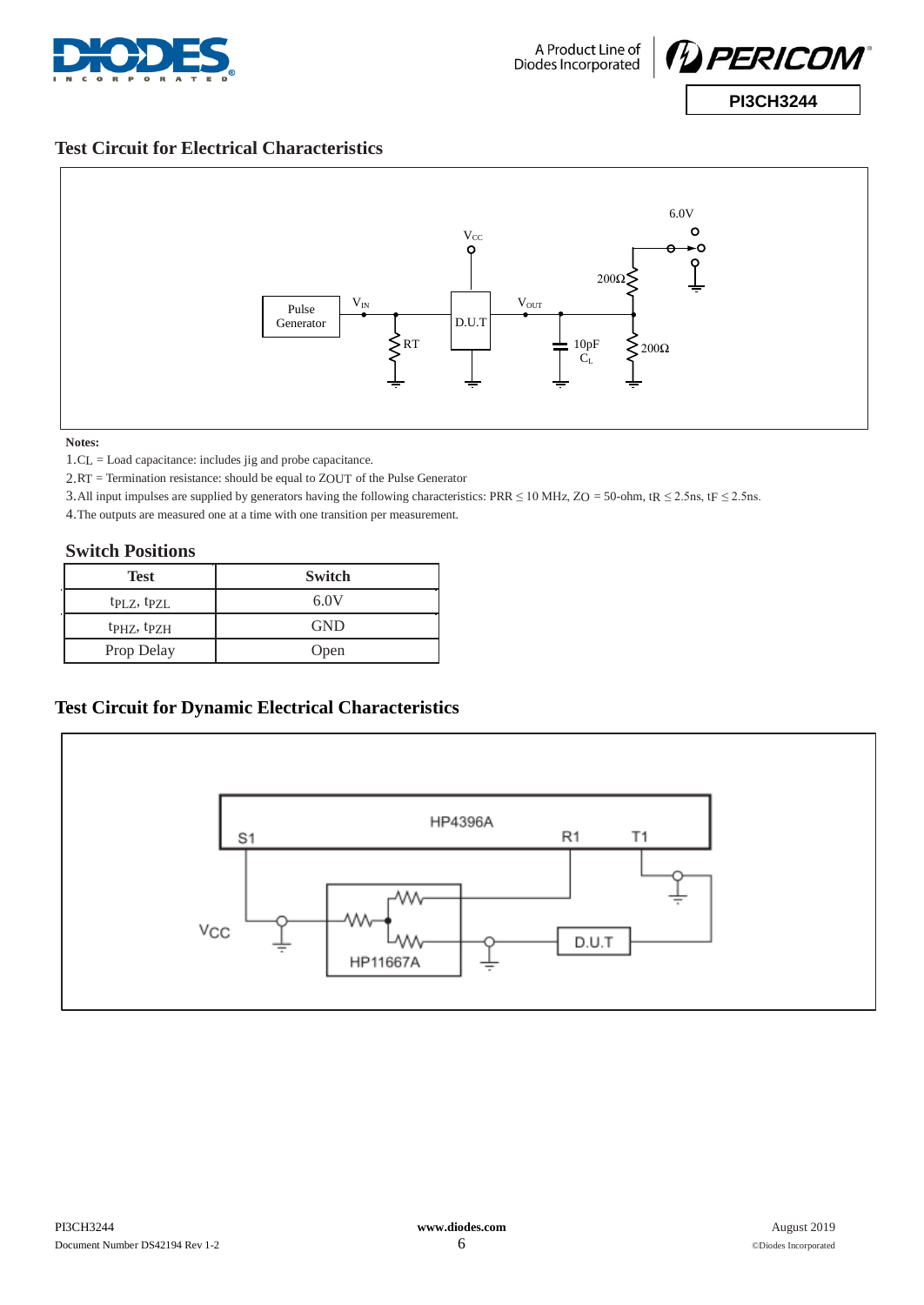



## **Switching Waveforms**



# **Applications Information**

### **Logic Inputs**

The logic control inputs can be driven up to 3.6V regardless of the supply voltage. For example, given a +3.3V supply,  $\overline{EN}$  may be driven LOW to 0V and HIGH to 3.6V. Driving EN Rail-to-Rail minimizes power consumption.

### **Hot Insertion**

For Datacom and Telecom applications that have ten or more volts passing through the backplane, a high voltage from the power supply may be seen at the device input pins during hot insertion. The PI3CH3244 devices have maximum limits of 6V and 120mA for 20ns. If the power is higher or applied for a longer time or repeatedly reaches the maximum limits, the devices can be damaged.

*Rail-to-Rail is a registered trademark of Nippon Motorola, Ltd.*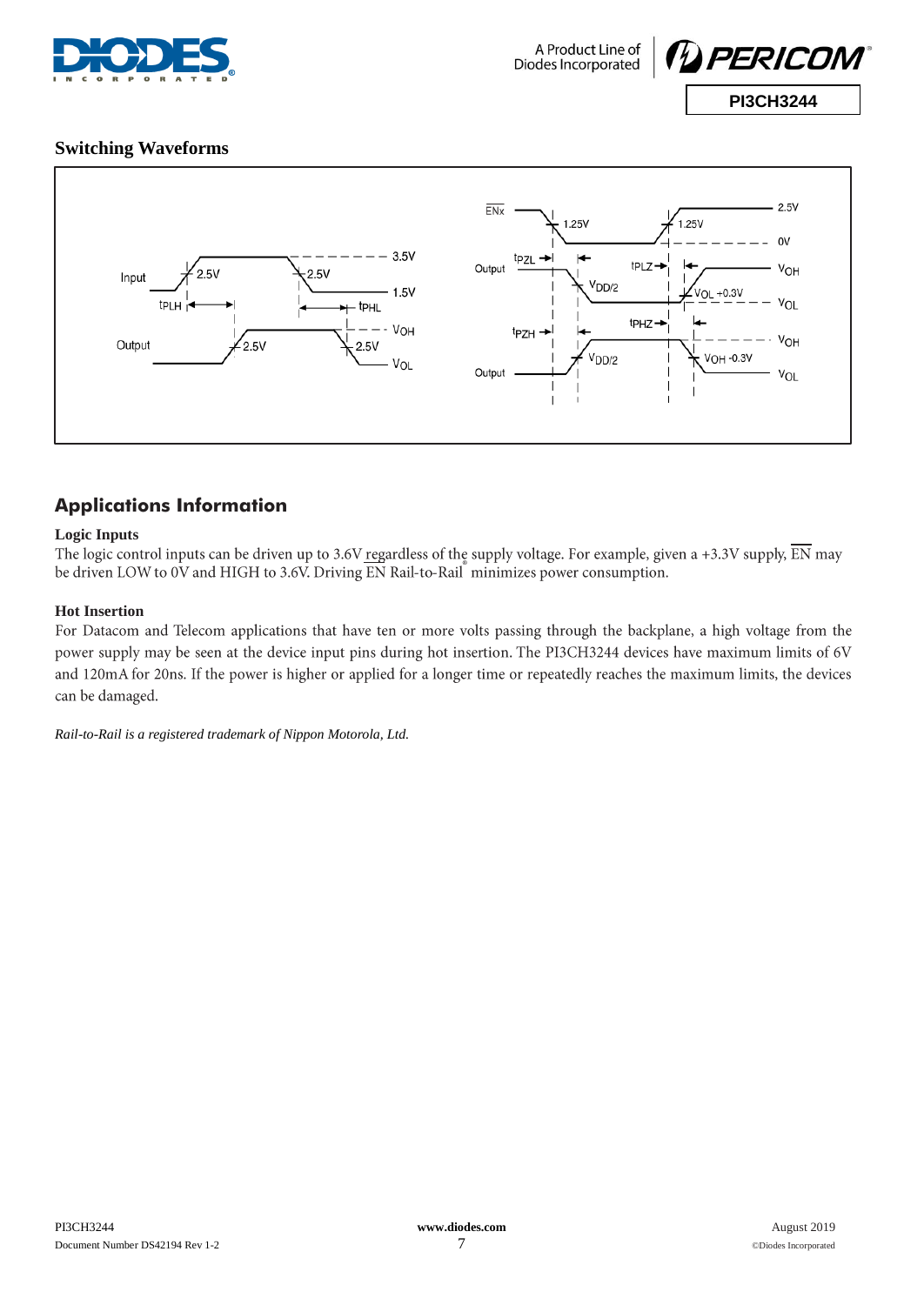





## **Mechanical Packaging**

**20-TSSOP (L)**



16-0074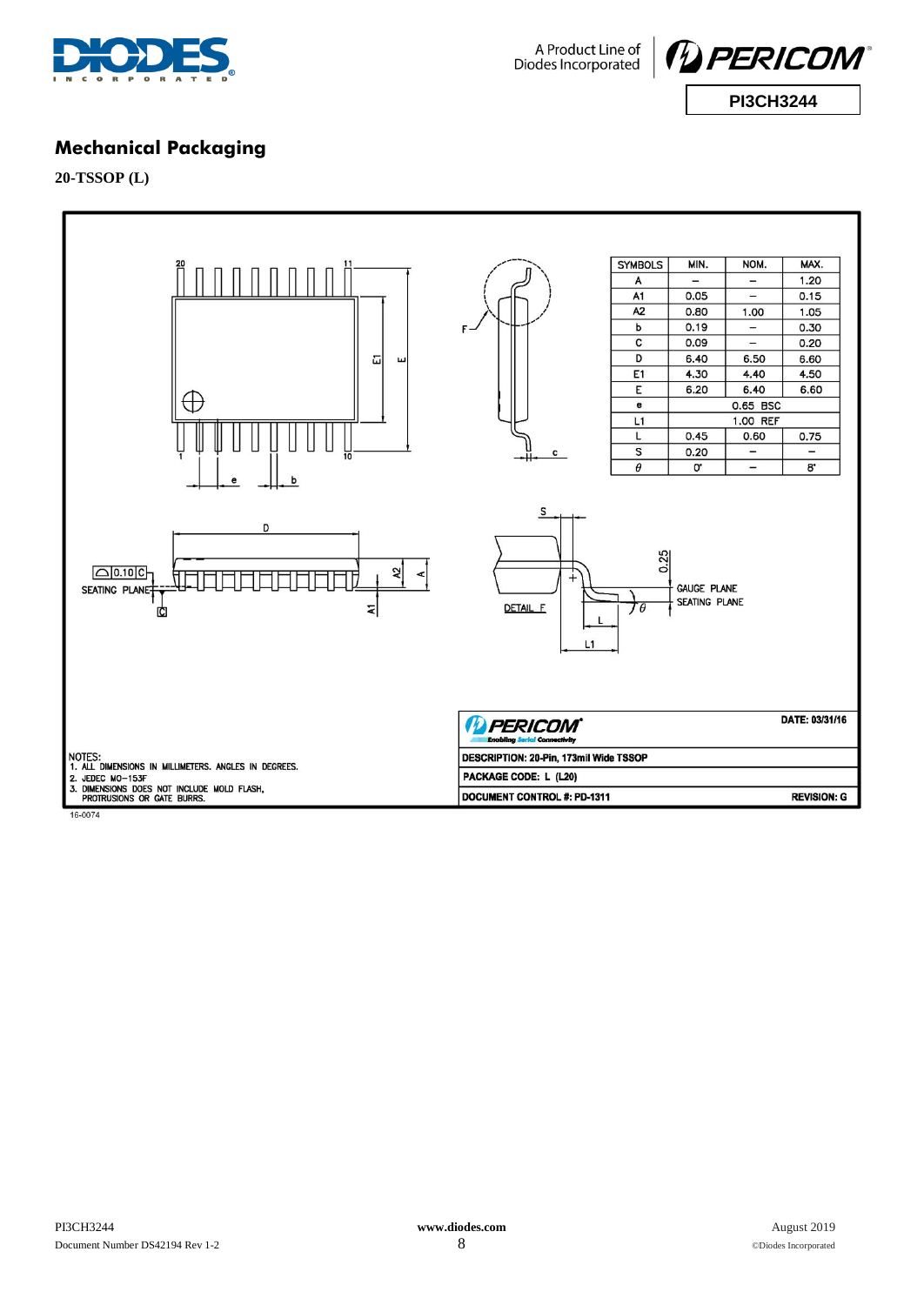



### **20-TQFN (ZH)**



#### For latest package info.

please check: http://www.diodes.com/design/support/packaging/pericom-packaging/packaging-mechanicals-and-thermal-characteristics/

## **Ordering Information**

| Part No.      | <b>Package Code</b> | <b>Package Description</b>                     |
|---------------|---------------------|------------------------------------------------|
| PI3CH3244LEX  |                     | 20-Pin, 173mil Wide (TSSOP)                    |
| PI3CH3244ZHEX | ΖH                  | 20-contact, Very Thin Quad Flat No-Lead (TQFN) |

**Notes:**

1. No purposely added lead. Fully EU Directive 2002/95/EC (RoHS), 2011/65/EU (RoHS 2) & 2015/863/EU (RoHS 3) compliant.

2. See<https://www.diodes.com/quality/lead-free/> for more information about Diodes Incorporated's definitions of Halogen- and Antimony-free, "Green" and Lead-free.

3. Halogen- and Antimony-free "Green" products are defined as those which contain <900ppm bromine, <900ppm chlorine (<1500ppm total Br + Cl) and <1000ppm antimony compounds.

 $4.$  E = Pb-free and Green

 $5.$  X suffix = Tape/Reel